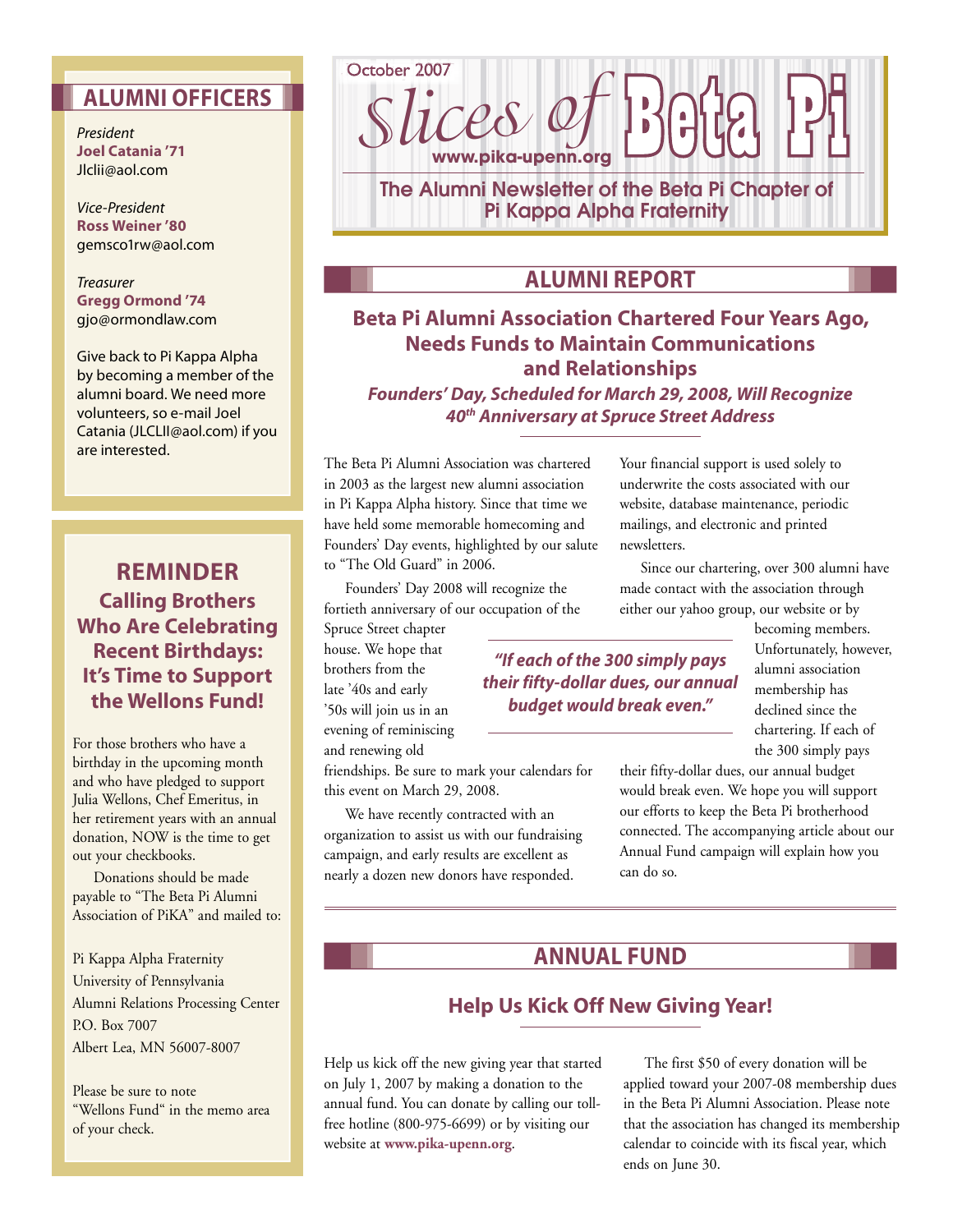**Beta Pi Chapter's Annual Retreat Concludes with 2007-2008 Goals of Reinstated Committee System, Campus Promotion, and Expanded Community Service**

**Chapter Honored by Election of Undergraduate Brother, Justin Levine, to Supreme Council** 

The Beta Pi chapter at the University of Pennsylvania came into this school year hopeful and excited for what 2007-2008 would bring. Starting with our annual retreat, Beta Pi's executive board and senior class set goals for this upcoming year, which included reestablishing the committee system, promoting Pi Kappa Alpha prestige throughout campus, and expanding our community service efforts. To this end, we are on our way to completing these goals: we are holding weekly committee meetings; increasing our involvement and awareness on campus; and completing the annual Scott Mackler 5K Run (**Scott Mackler '77**), in which we sent 40 undergraduates and raised nearly \$6,000 in alumni donations.

 Recently, we were honored when Beta Pi's very own **Justin Levine** was elected to the Supreme Council as an Undergraduate International Vice President. Justin's commitment to Beta Pi and the international fraternity is unmatched, having served our chapter as IMC for two years and as alumni

**"Our commitment to the ideals of 'The True Pike' grow with our chapter, whose 21 pledges this past recruitment year were among the largest in the Greek system."** 

relations chair for three years. Justin has attended countless Pike University events espousing the leadership taught by PiKA in the footsteps of his father, **Joel Levine '70**, who served Beta Pi as SMC in 1971. Now a senior, Justin plans to go into a career in financial services. We have no doubt that he will honorably and successfully serve the Pi Kappa Alpha International Fraternity, and we wish him the best of luck in the future.

 In addition to individual successes, Beta Pi continues to build our influence on Penn's campus and beyond. Some dedicated individuals representing our future leaders will be attending the Philadelphia Pike University event on behalf of Beta Pi. Our commitment to the ideals of "The True Pike" grows with our chapter, whose 21 pledges this past recruitment year were among the largest in the Greek system. This year, we hope to continue our success and ensure that the future shines bright for Beta Pi's brotherhood.

# **Stay Up-to-Date the Easy Way: Send in Your E-Mail Address Today! Beta Pi Yahoo Group Needs 500 More E-Mail Addresses from Alumni**

**"Please send a 'Beta Pi Alumnus Address' subject line message to Joel Catania at jlclii@aol.com to be added to the group."** The fastest and easiest way to reach our brethren is via e-mail, through our Beta Pi Yahoo group. Via this medium, we can keep you up-to-date instantaneously on all alumni news and events, such as homecoming and Founders' Day. Our mailing list contains over 700 current addresses, but our yahoo group has only slightly more than 200 members.

 PLEASE, if you have an e-mail address, send it to the alumni association. We will

add you to the yahoo group, and you will be reconnected immediately to the Beta Pi internet alumni brotherhood. Do not worry, we can tailor your subscription to the group so that you won't be flooded with messages in your mailbox. Everything will be explained to you upon your inclusion in the group.

 Please send a "Beta Pi Alumnus Address" subject line message to Joel Catania at jlclii@aol.com to be added to the group.

## **Founders' Day 2007 Celebration Highlighted by Alumni Sing Led by Mort Cohen '65**

*Brother* **Mort Cohen '65** *leads a group of alumni in a spirited rendition of "How'd You Like to Be a PiKA" at Founders' Night 2007. Founders' Day 2008 is scheduled for March 29, 2008 and will recognize our 40th anniversary at the Spruce Street House.*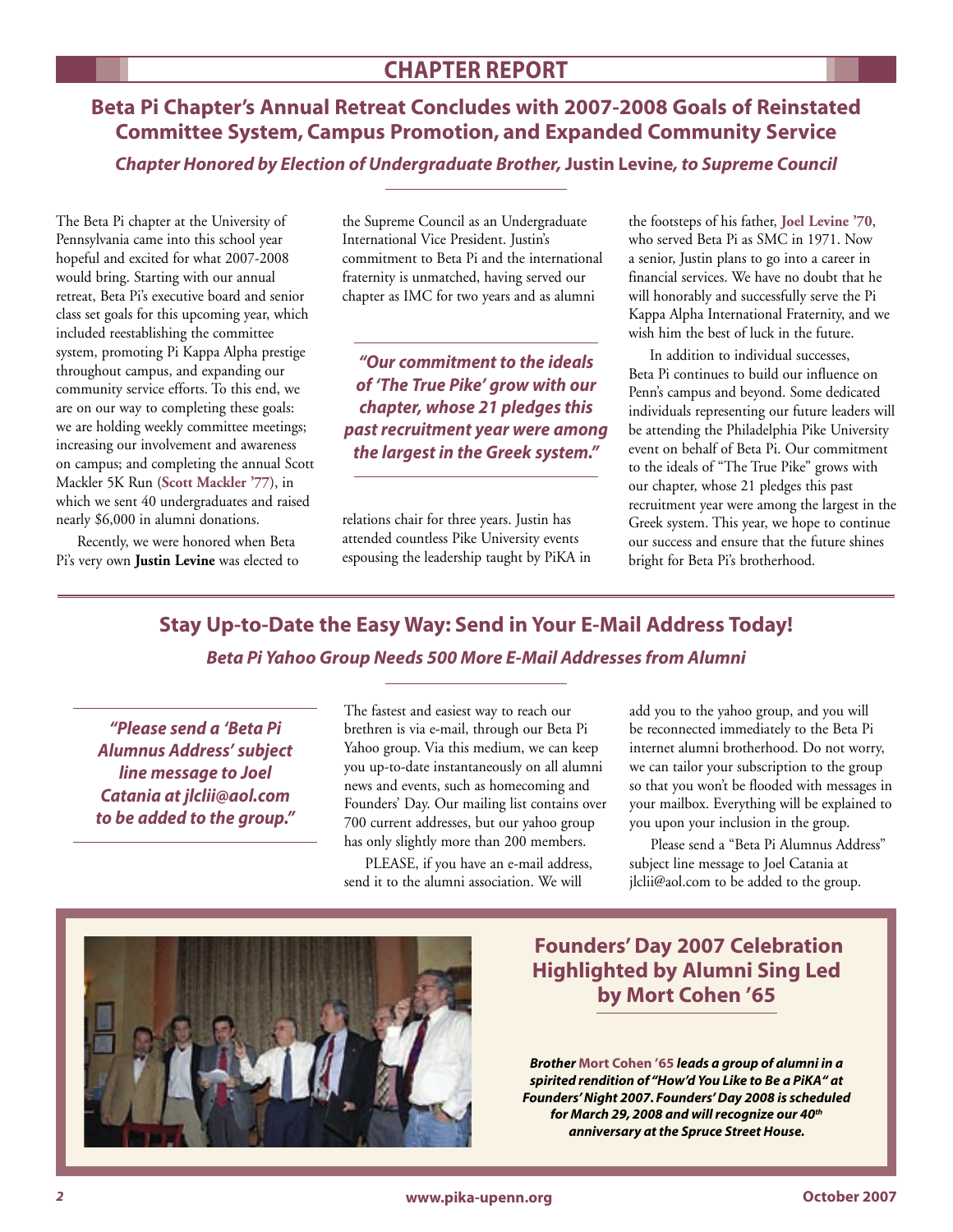## **ALUMNI PROFILE**

**By Keeping His Finger on the Pulse of the Financial World, Scott Rothbort '79 Succeeds Setting Trends in Investment Management**

 **Having Fun While Taking Care of Business: a Style Learned at PiKA That Still Works Today**

### **Q. Why did you join the fraternity?**

A. I enrolled at the University just after the release of the movie, "Animal House." That atmosphere was not one I was looking for, but it did raise the level of consciousness about fraternity life in general.

 Specifically, I felt very comfortable with the Pi Kappa Alpha brotherhood. I had some roots there, through friends of the family and my resident assistant (RA), who was a brother. I was not enthralled with Penn dormitory life, either, so living at the fraternity house was a desirable alternative.

#### **Q. What was your favorite memory of the fraternity?**

A. It really was the camaraderie that I remember; not just the social aspect, but the common desire to succeed after college. Many of us still are very close today. I used to enjoy the impromptu parties in our rooms, to blow off some steam. Watching football during rush, and initiation weekend were both a whole lot of fun. The chapter meetings also were very entertaining: they got everyone in the same room, and we had fun while taking care of business.

#### **Q. What kind of influence has this had on your life?**

A. I made some life-long friends. Being able to go back to the university and have a place to call home is very nice. There are intangible ways of looking at it, too. After graduation, many of us help each other in good times and in bad. Many of our children also are friendly. Many of us have a relationship with Camp Echo Lake in New York. It's amazing when past, present, and future brothers converge at the small town of Warrensburg every summer. There is a common bond that becomes even more important when we meet outside of the university and the fraternity.

#### **Q. With whom do you stay in contact?**

A. I am closest with **Robert Oringer '79**. I also actively stay in contact with a whole host of people: **Bill Scott '76**, **Steve Robinson '74**, **Lawrence Orans '80**, **Fred Rubin '80**, **Ross Weiner '80**, **Jeff Kaufman '80**, **Sam Weinstein '81**, and **Dan Kryzanowski '00**.



*Scott has a corner on the investment market and he has a Bloomberg in his corner! Through roles as a finance professor, investment counselor, and financial news contributor, he is able to reach a wide audience.*

#### **Q. Tell us about your family.**

A. I am married with five children. Layni, my wife, graduated from Penn and then received her J.D. from Boston University. She is a practicing attorney. Our oldest is a sophomore at Rutgers University, and the four others are in various stages of school, with one preparing to apply to nursing programs for next fall.

#### **Q. What other activities or organizations were you involved with during your college days?**

A. I was involved with the Penn Players, and worked behind the scenes with them. I had to help pay my way through school and, therefore, had to work during the school year. I worked at a store called Campus Corner while at school, and in the garment district in NYC during the summers. Much of my school involvement was through the fraternity.

#### **Q. What is your nickname and how did your get it?**

A. "Wholesale" was my pledge name because I worked in the garment district and everyone thought that I could "get it for you wholesale." I was also referred to as "Bort" and "Shylock."

#### **Q. Did you live at the house? If so, who were your roommates? Tell us a memorable time with them.**

A. I lived there for three years: one year with Oringer; one year with **Colin VonVorys '80**, and one year in a single room.

#### **Q. What do you do for a living? Tell us about your career.**

A. After I received my B.S. in Economics, major in accounting from The Wharton School of Business at the University of

Pennsylvania., I also graduated with an M.B.A. in Finance and International Business from the Stern School of Business, New York University in 1992.

 Currently, I am the president of Lakeview Asset Management, LLC, (www.lakeviewasset.com) which I founded in 2002. We are a private money manager for high net-worth individuals, based in Millburn, NJ. Prior to that, I worked at various high-level positions with Merrill Lynch, County Nat West Securities and Morgan Stanley.

 In addition, I am a professor of finance at Seton Hall University's Stillman School of Business, where I also am the chief market strategist, the co-supervisor of the Center for Securities Trading and Analysis, and the adviser to the student financial newspaper, *The Stillman Exchange*.

 I am a regular contributor to TheStreet.com and frequently appear as a professional guest on Bloomberg Radio, Bloomberg Television, CNBC Television, TheStreet.com TV and the Forbes.com Video Network. I also write for my website, www.scottrothbort.blogspot.com.

#### **Q. What affiliations do you currently have and/or public service do you participate in?**

A. I am very active in my synagogue, the Temple Beth Ahm of Springfield, NJ. We have been involved with Morry's Camp, a year-round youth development organization that was spun off from Camp Echo Lake, and I have been a youth coach for basketball, baseball, and soccer over the years

#### **Q. What hobbies do you enjoy?**

A. Certainly, I enjoy sports and watching movies with my kids. We have a house on Lake George and we enjoy boating there. I love to go to the Saratoga Racetrack with my family, friends and PiKA brothers.

#### **Q. What are your goals for the next few years?**

A. To continue to build my business, and see my children through college.